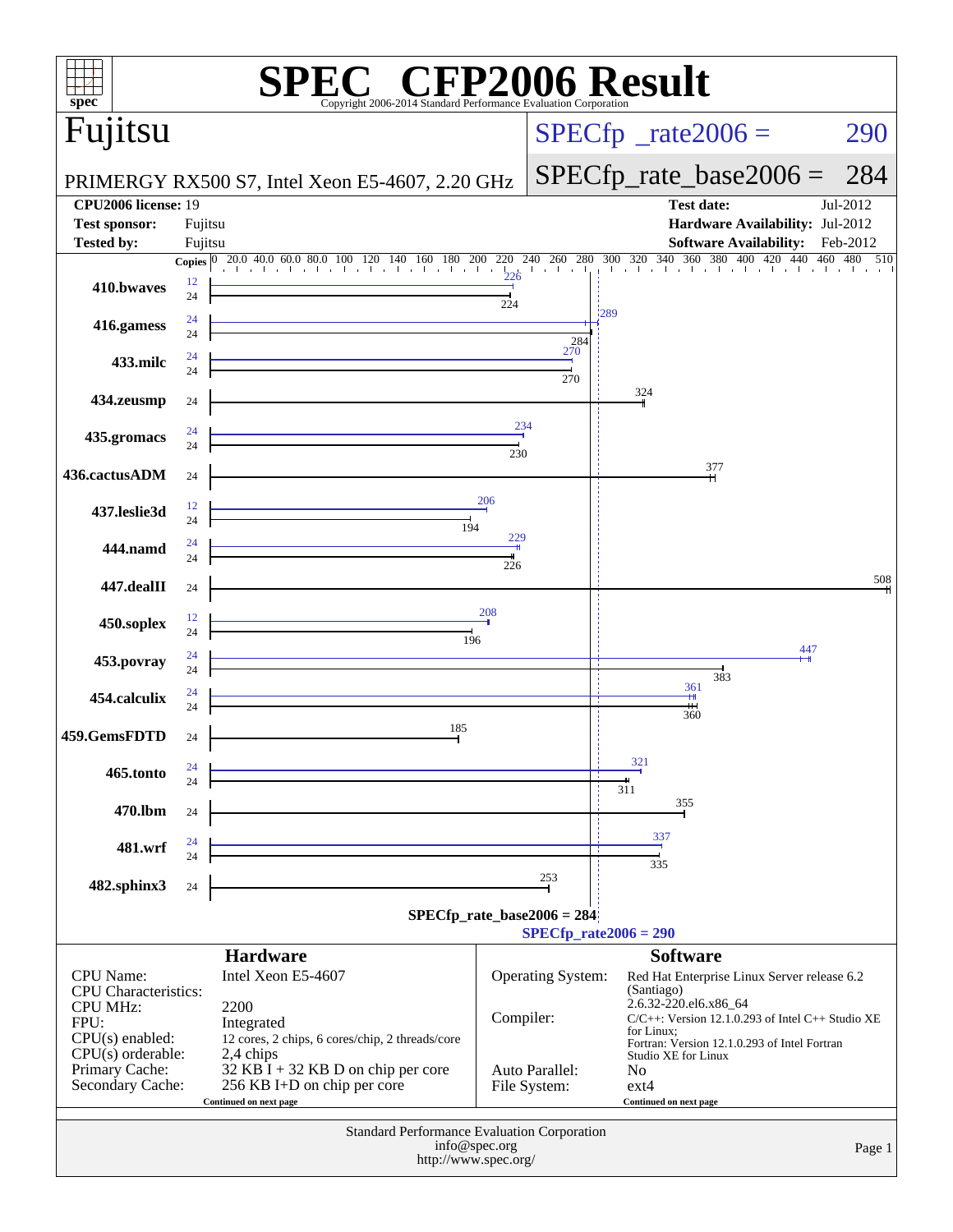

### $SPECTp_rate2006 = 290$

PRIMERGY RX500 S7, Intel Xeon E5-4607, 2.20 GHz

[SPECfp\\_rate\\_base2006 =](http://www.spec.org/auto/cpu2006/Docs/result-fields.html#SPECfpratebase2006) 284

#### **[CPU2006 license:](http://www.spec.org/auto/cpu2006/Docs/result-fields.html#CPU2006license)** 19 **[Test date:](http://www.spec.org/auto/cpu2006/Docs/result-fields.html#Testdate)** Jul-2012 **[Test sponsor:](http://www.spec.org/auto/cpu2006/Docs/result-fields.html#Testsponsor)** Fujitsu **[Hardware Availability:](http://www.spec.org/auto/cpu2006/Docs/result-fields.html#HardwareAvailability)** Jul-2012 **[Tested by:](http://www.spec.org/auto/cpu2006/Docs/result-fields.html#Testedby)** Fujitsu **[Software Availability:](http://www.spec.org/auto/cpu2006/Docs/result-fields.html#SoftwareAvailability)** Feb-2012 [L3 Cache:](http://www.spec.org/auto/cpu2006/Docs/result-fields.html#L3Cache) 12 MB I+D on chip per chip<br>Other Cache: None [Other Cache:](http://www.spec.org/auto/cpu2006/Docs/result-fields.html#OtherCache) [Memory:](http://www.spec.org/auto/cpu2006/Docs/result-fields.html#Memory) 128 GB (16 x 8 GB 2Rx4 PC3L-12800R-11, ECC) [Disk Subsystem:](http://www.spec.org/auto/cpu2006/Docs/result-fields.html#DiskSubsystem) 1 x SATA, 500 GB, 7200 RPM [Other Hardware:](http://www.spec.org/auto/cpu2006/Docs/result-fields.html#OtherHardware) None [System State:](http://www.spec.org/auto/cpu2006/Docs/result-fields.html#SystemState) Run level 3 (multi-user)<br>Base Pointers: 32/64-bit [Base Pointers:](http://www.spec.org/auto/cpu2006/Docs/result-fields.html#BasePointers) [Peak Pointers:](http://www.spec.org/auto/cpu2006/Docs/result-fields.html#PeakPointers) 32/64-bit [Other Software:](http://www.spec.org/auto/cpu2006/Docs/result-fields.html#OtherSoftware) None

|                   |               |                                                                                                          |       |                |            | <b>Results Table</b> |            |               |                |              |                |              |                |              |  |
|-------------------|---------------|----------------------------------------------------------------------------------------------------------|-------|----------------|------------|----------------------|------------|---------------|----------------|--------------|----------------|--------------|----------------|--------------|--|
|                   | <b>Base</b>   |                                                                                                          |       |                |            |                      |            | <b>Peak</b>   |                |              |                |              |                |              |  |
| <b>Benchmark</b>  | <b>Copies</b> | <b>Seconds</b>                                                                                           | Ratio | <b>Seconds</b> | Ratio      | <b>Seconds</b>       | Ratio      | <b>Copies</b> | <b>Seconds</b> | <b>Ratio</b> | <b>Seconds</b> | <b>Ratio</b> | <b>Seconds</b> | <b>Ratio</b> |  |
| 410.bwayes        | 24            | 1458                                                                                                     | 224   | 1454           | 224        | 1459                 | 224        | 12            | 721            | 226          | 721            | 226          | 721            | 226          |  |
| $416$ .gamess     | 24            | 1650                                                                                                     | 285   | 1657           | 284        | 1653                 | 284        | 24            | 1625           | 289          | 1623           | 290          | 1679           | 280          |  |
| $433$ .milc       | 24            | 817                                                                                                      | 270   | 818            | 269        | 817                  | <b>270</b> | 24            | 816            | 270          | 816            | 270          | 816            | 270          |  |
| $434$ . zeusmp    | 24            | 674                                                                                                      | 324   | 673            | 324        | 676                  | 323        | 24            | 674            | 324          | 673            | 324          | 676            | 323          |  |
| 435.gromacs       | 24            | 743                                                                                                      | 231   | 744            | <b>230</b> | 744                  | 230        | 24            | 734            | 234          | 732            | 234          | 732            | 234          |  |
| 436.cactusADM     | 24            | 761                                                                                                      | 377   | 769            | 373        | 760                  | 377        | 24            | 761            | 377          | 769            | 373          | 760            | 377          |  |
| 437.leslie3d      | 24            | 1160                                                                                                     | 194   | 1161           | 194        | 1160                 | 194        | 12            | 547            | 206          | 547            | 206          | 546            | 207          |  |
| 444.namd          | 24            | 852                                                                                                      | 226   | 856            | 225        | 850                  | 227        | 24            | 833            | 231          | 839            | 229          | 840            | 229          |  |
| 447.dealII        | 24            | 541                                                                                                      | 508   | 541            | 508        | 543                  | 506        | 24            | 541            | 508          | 541            | 508          | 543            | 506          |  |
| 450.soplex        | 24            | 1024                                                                                                     | 196   | 1023           | 196        | 1023                 | <b>196</b> | 12            | 481            | 208          | 482            | 208          | 483            | 207          |  |
| $453$ .povray     | 24            | 334                                                                                                      | 382   | 334            | 383        | 333                  | 383        | 24            | 285            | 448          | 286            | 447          | 290            | 441          |  |
| 454.calculix      | 24            | 550                                                                                                      | 360   | 553            | 358        | 544                  | 364        | 24            | 546            | 362          | 548            | 361          | 553            | 358          |  |
| 459.GemsFDTD      | 24            | 1374                                                                                                     | 185   | 1379           | 185        | 1373                 | 185        | 24            | 1374           | 185          | 1379           | 185          | 1373           | 185          |  |
| 465.tonto         | 24            | 761                                                                                                      | 310   | 756            | 312        | 759                  | 311        | 24            | 735            | 321          | 734            | 322          | 736            | 321          |  |
| 470.1bm           | 24            | 933                                                                                                      | 354   | 930            | 355        | 930                  | 355        | 24            | 933            | 354          | 930            | 355          | 930            | 355          |  |
| 481.wrf           | 24            | 800                                                                                                      | 335   | 799            | 335        | 799                  | 335        | 24            | 794            | 337          | 795            | 337          | 795            | 337          |  |
| $482$ .sphinx $3$ | 24            | 1849                                                                                                     | 253   | 1847           | 253        | 1851                 | 253        | 24            | 1849           | 253          | 1847           | 253          | 1851           | 253          |  |
|                   |               | Results appear in the order in which they were run. Bold underlined text indicates a median measurement. |       |                |            |                      |            |               |                |              |                |              |                |              |  |

#### **[Submit Notes](http://www.spec.org/auto/cpu2006/Docs/result-fields.html#SubmitNotes)**

 The numactl mechanism was used to bind copies to processors. The config file option 'submit' was used to generate numactl commands to bind each copy to a specific processor. For details, please see the config file.

### **[Operating System Notes](http://www.spec.org/auto/cpu2006/Docs/result-fields.html#OperatingSystemNotes)**

 Stack size set to unlimited using "ulimit -s unlimited" Transparent Huge Pages enabled with: echo always > /sys/kernel/mm/redhat\_transparent\_hugepage/enabled runspec command invoked through numactl i.e.: numactl --interleave=all runspec <etc>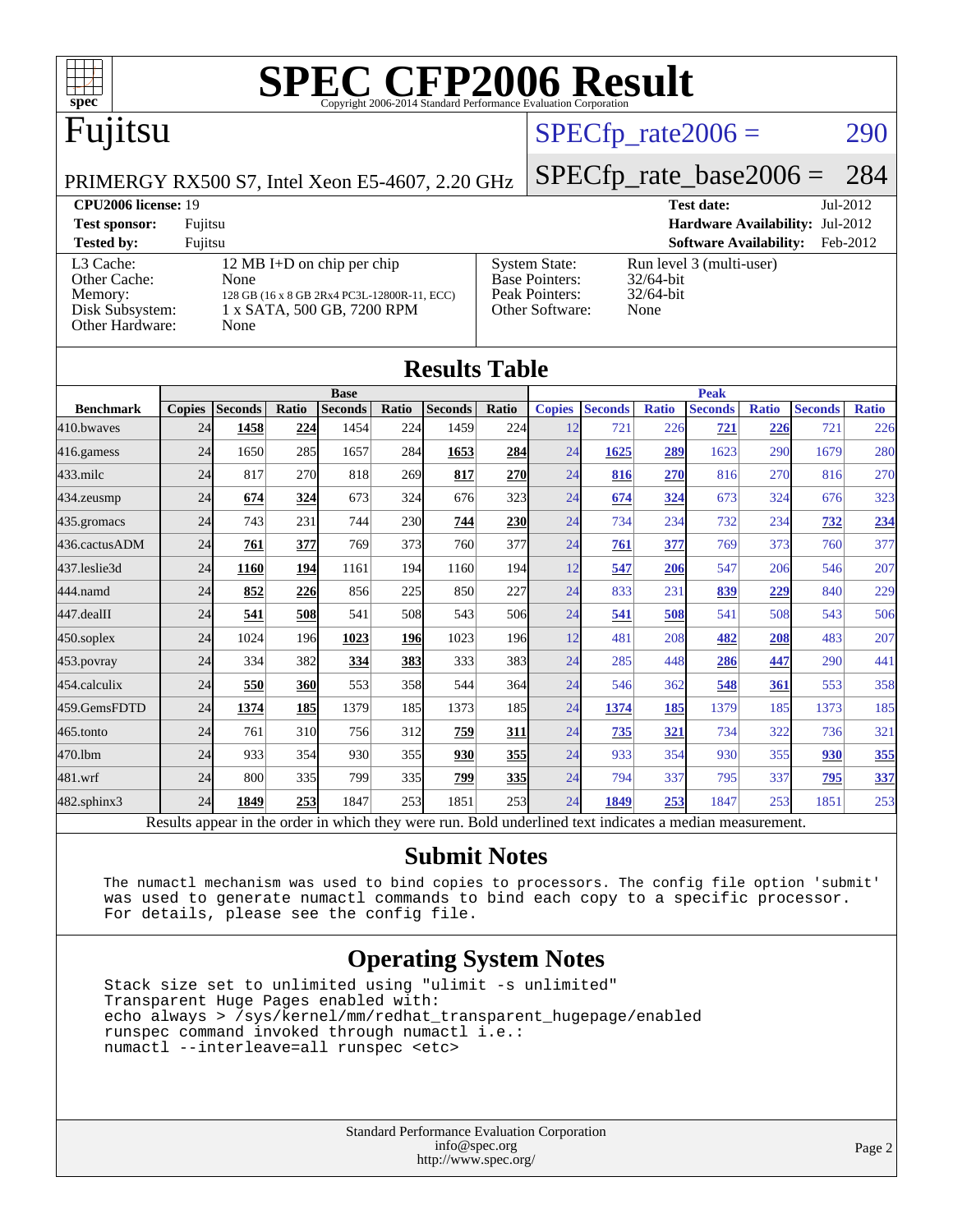

# Fujitsu

 $SPECTp_rate2006 = 290$ 

PRIMERGY RX500 S7, Intel Xeon E5-4607, 2.20 GHz

[SPECfp\\_rate\\_base2006 =](http://www.spec.org/auto/cpu2006/Docs/result-fields.html#SPECfpratebase2006) 284

**[CPU2006 license:](http://www.spec.org/auto/cpu2006/Docs/result-fields.html#CPU2006license)** 19 **[Test date:](http://www.spec.org/auto/cpu2006/Docs/result-fields.html#Testdate)** Jul-2012 **[Test sponsor:](http://www.spec.org/auto/cpu2006/Docs/result-fields.html#Testsponsor)** Fujitsu **[Hardware Availability:](http://www.spec.org/auto/cpu2006/Docs/result-fields.html#HardwareAvailability)** Jul-2012 **[Tested by:](http://www.spec.org/auto/cpu2006/Docs/result-fields.html#Testedby)** Fujitsu **[Software Availability:](http://www.spec.org/auto/cpu2006/Docs/result-fields.html#SoftwareAvailability)** Feb-2012

#### **[General Notes](http://www.spec.org/auto/cpu2006/Docs/result-fields.html#GeneralNotes)**

Environment variables set by runspec before the start of the run: LD\_LIBRARY\_PATH = "/SPECcpu2006/libs/32:/SPECcpu2006/libs/64"

 Binaries compiled on a system with 2x E5-2650 CPU + 96 GB memory using RHEL6.2 For information about Fujitsu please visit: <http://www.fujitsu.com>

**[Base Compiler Invocation](http://www.spec.org/auto/cpu2006/Docs/result-fields.html#BaseCompilerInvocation)**

[C benchmarks](http://www.spec.org/auto/cpu2006/Docs/result-fields.html#Cbenchmarks):  $\text{icc}$   $-\text{m64}$ 

[C++ benchmarks:](http://www.spec.org/auto/cpu2006/Docs/result-fields.html#CXXbenchmarks) [icpc -m64](http://www.spec.org/cpu2006/results/res2012q3/cpu2006-20120730-23902.flags.html#user_CXXbase_intel_icpc_64bit_bedb90c1146cab66620883ef4f41a67e)

[Fortran benchmarks](http://www.spec.org/auto/cpu2006/Docs/result-fields.html#Fortranbenchmarks): [ifort -m64](http://www.spec.org/cpu2006/results/res2012q3/cpu2006-20120730-23902.flags.html#user_FCbase_intel_ifort_64bit_ee9d0fb25645d0210d97eb0527dcc06e)

[Benchmarks using both Fortran and C](http://www.spec.org/auto/cpu2006/Docs/result-fields.html#BenchmarksusingbothFortranandC):<br>icc -m64 ifort -m64  $-m64$  ifort  $-m64$ 

## **[Base Portability Flags](http://www.spec.org/auto/cpu2006/Docs/result-fields.html#BasePortabilityFlags)**

| 410.bwaves: -DSPEC CPU LP64                  |                                                                |
|----------------------------------------------|----------------------------------------------------------------|
| 416.gamess: -DSPEC_CPU_LP64                  |                                                                |
| 433.milc: -DSPEC CPU LP64                    |                                                                |
| 434.zeusmp: - DSPEC CPU LP64                 |                                                                |
| 435.gromacs: -DSPEC_CPU_LP64 -nofor_main     |                                                                |
| 436.cactusADM: - DSPEC CPU LP64 - nofor main |                                                                |
| 437.leslie3d: -DSPEC CPU LP64                |                                                                |
| 444.namd: -DSPEC CPU LP64                    |                                                                |
| 447.dealII: -DSPEC CPU LP64                  |                                                                |
| 450.soplex: -DSPEC_CPU_LP64                  |                                                                |
| 453.povray: -DSPEC_CPU_LP64                  |                                                                |
| 454.calculix: - DSPEC CPU LP64 - nofor main  |                                                                |
| 459.GemsFDTD: - DSPEC_CPU LP64               |                                                                |
| 465.tonto: - DSPEC CPU LP64                  |                                                                |
| 470.1bm: - DSPEC CPU LP64                    |                                                                |
|                                              | 481.wrf: -DSPEC_CPU_LP64 -DSPEC_CPU_CASE_FLAG -DSPEC_CPU_LINUX |
| 482.sphinx3: -DSPEC_CPU_LP64                 |                                                                |
|                                              |                                                                |

## **[Base Optimization Flags](http://www.spec.org/auto/cpu2006/Docs/result-fields.html#BaseOptimizationFlags)**

[C benchmarks](http://www.spec.org/auto/cpu2006/Docs/result-fields.html#Cbenchmarks):

[-xAVX](http://www.spec.org/cpu2006/results/res2012q3/cpu2006-20120730-23902.flags.html#user_CCbase_f-xAVX) [-ipo](http://www.spec.org/cpu2006/results/res2012q3/cpu2006-20120730-23902.flags.html#user_CCbase_f-ipo) [-O3](http://www.spec.org/cpu2006/results/res2012q3/cpu2006-20120730-23902.flags.html#user_CCbase_f-O3) [-no-prec-div](http://www.spec.org/cpu2006/results/res2012q3/cpu2006-20120730-23902.flags.html#user_CCbase_f-no-prec-div) [-static](http://www.spec.org/cpu2006/results/res2012q3/cpu2006-20120730-23902.flags.html#user_CCbase_f-static) [-opt-prefetch](http://www.spec.org/cpu2006/results/res2012q3/cpu2006-20120730-23902.flags.html#user_CCbase_f-opt-prefetch) [-auto-p32](http://www.spec.org/cpu2006/results/res2012q3/cpu2006-20120730-23902.flags.html#user_CCbase_f-auto-p32) [-ansi-alias](http://www.spec.org/cpu2006/results/res2012q3/cpu2006-20120730-23902.flags.html#user_CCbase_f-ansi-alias) [-opt-mem-layout-trans=3](http://www.spec.org/cpu2006/results/res2012q3/cpu2006-20120730-23902.flags.html#user_CCbase_f-opt-mem-layout-trans_a7b82ad4bd7abf52556d4961a2ae94d5)

Continued on next page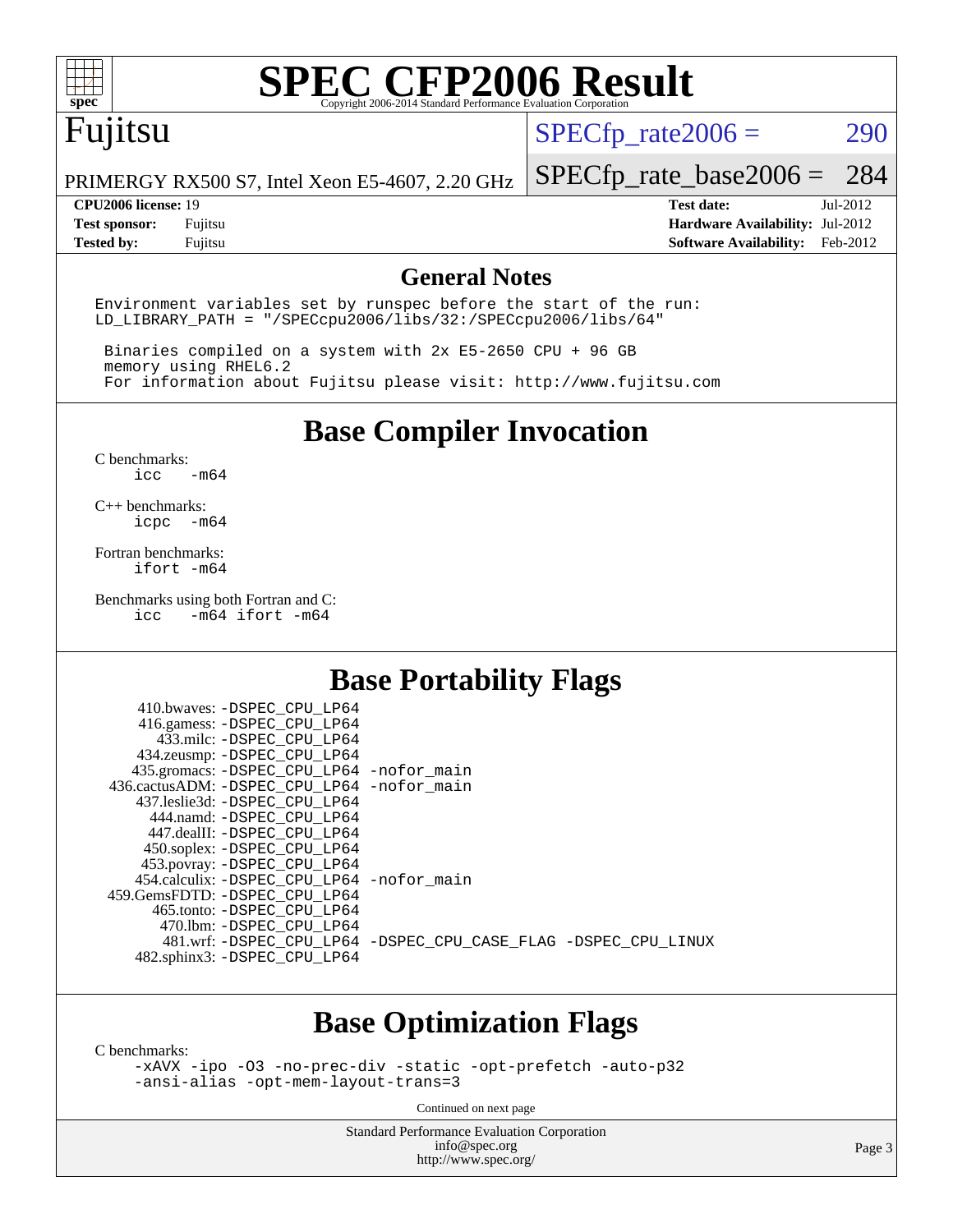# Fujitsu

 $SPECTp\_rate2006 = 290$ 

PRIMERGY RX500 S7, Intel Xeon E5-4607, 2.20 GHz

**[Test sponsor:](http://www.spec.org/auto/cpu2006/Docs/result-fields.html#Testsponsor)** Fujitsu **[Hardware Availability:](http://www.spec.org/auto/cpu2006/Docs/result-fields.html#HardwareAvailability)** Jul-2012 **[Tested by:](http://www.spec.org/auto/cpu2006/Docs/result-fields.html#Testedby)** Fujitsu **[Software Availability:](http://www.spec.org/auto/cpu2006/Docs/result-fields.html#SoftwareAvailability)** Feb-2012

[SPECfp\\_rate\\_base2006 =](http://www.spec.org/auto/cpu2006/Docs/result-fields.html#SPECfpratebase2006) 284 **[CPU2006 license:](http://www.spec.org/auto/cpu2006/Docs/result-fields.html#CPU2006license)** 19 **[Test date:](http://www.spec.org/auto/cpu2006/Docs/result-fields.html#Testdate)** Jul-2012

## **[Base Optimization Flags \(Continued\)](http://www.spec.org/auto/cpu2006/Docs/result-fields.html#BaseOptimizationFlags)**

[C++ benchmarks:](http://www.spec.org/auto/cpu2006/Docs/result-fields.html#CXXbenchmarks) [-xAVX](http://www.spec.org/cpu2006/results/res2012q3/cpu2006-20120730-23902.flags.html#user_CXXbase_f-xAVX) [-ipo](http://www.spec.org/cpu2006/results/res2012q3/cpu2006-20120730-23902.flags.html#user_CXXbase_f-ipo) [-O3](http://www.spec.org/cpu2006/results/res2012q3/cpu2006-20120730-23902.flags.html#user_CXXbase_f-O3) [-no-prec-div](http://www.spec.org/cpu2006/results/res2012q3/cpu2006-20120730-23902.flags.html#user_CXXbase_f-no-prec-div) [-static](http://www.spec.org/cpu2006/results/res2012q3/cpu2006-20120730-23902.flags.html#user_CXXbase_f-static) [-opt-prefetch](http://www.spec.org/cpu2006/results/res2012q3/cpu2006-20120730-23902.flags.html#user_CXXbase_f-opt-prefetch) [-auto-p32](http://www.spec.org/cpu2006/results/res2012q3/cpu2006-20120730-23902.flags.html#user_CXXbase_f-auto-p32) [-ansi-alias](http://www.spec.org/cpu2006/results/res2012q3/cpu2006-20120730-23902.flags.html#user_CXXbase_f-ansi-alias) [-opt-mem-layout-trans=3](http://www.spec.org/cpu2006/results/res2012q3/cpu2006-20120730-23902.flags.html#user_CXXbase_f-opt-mem-layout-trans_a7b82ad4bd7abf52556d4961a2ae94d5) [Fortran benchmarks](http://www.spec.org/auto/cpu2006/Docs/result-fields.html#Fortranbenchmarks):

[-xAVX](http://www.spec.org/cpu2006/results/res2012q3/cpu2006-20120730-23902.flags.html#user_FCbase_f-xAVX) [-ipo](http://www.spec.org/cpu2006/results/res2012q3/cpu2006-20120730-23902.flags.html#user_FCbase_f-ipo) [-O3](http://www.spec.org/cpu2006/results/res2012q3/cpu2006-20120730-23902.flags.html#user_FCbase_f-O3) [-no-prec-div](http://www.spec.org/cpu2006/results/res2012q3/cpu2006-20120730-23902.flags.html#user_FCbase_f-no-prec-div) [-static](http://www.spec.org/cpu2006/results/res2012q3/cpu2006-20120730-23902.flags.html#user_FCbase_f-static) [-opt-prefetch](http://www.spec.org/cpu2006/results/res2012q3/cpu2006-20120730-23902.flags.html#user_FCbase_f-opt-prefetch)

[Benchmarks using both Fortran and C](http://www.spec.org/auto/cpu2006/Docs/result-fields.html#BenchmarksusingbothFortranandC):

[-xAVX](http://www.spec.org/cpu2006/results/res2012q3/cpu2006-20120730-23902.flags.html#user_CC_FCbase_f-xAVX) [-ipo](http://www.spec.org/cpu2006/results/res2012q3/cpu2006-20120730-23902.flags.html#user_CC_FCbase_f-ipo) [-O3](http://www.spec.org/cpu2006/results/res2012q3/cpu2006-20120730-23902.flags.html#user_CC_FCbase_f-O3) [-no-prec-div](http://www.spec.org/cpu2006/results/res2012q3/cpu2006-20120730-23902.flags.html#user_CC_FCbase_f-no-prec-div) [-static](http://www.spec.org/cpu2006/results/res2012q3/cpu2006-20120730-23902.flags.html#user_CC_FCbase_f-static) [-opt-prefetch](http://www.spec.org/cpu2006/results/res2012q3/cpu2006-20120730-23902.flags.html#user_CC_FCbase_f-opt-prefetch) [-auto-p32](http://www.spec.org/cpu2006/results/res2012q3/cpu2006-20120730-23902.flags.html#user_CC_FCbase_f-auto-p32) [-ansi-alias](http://www.spec.org/cpu2006/results/res2012q3/cpu2006-20120730-23902.flags.html#user_CC_FCbase_f-ansi-alias) [-opt-mem-layout-trans=3](http://www.spec.org/cpu2006/results/res2012q3/cpu2006-20120730-23902.flags.html#user_CC_FCbase_f-opt-mem-layout-trans_a7b82ad4bd7abf52556d4961a2ae94d5)

## **[Peak Compiler Invocation](http://www.spec.org/auto/cpu2006/Docs/result-fields.html#PeakCompilerInvocation)**

[C benchmarks](http://www.spec.org/auto/cpu2006/Docs/result-fields.html#Cbenchmarks):  $\text{icc}$   $-\text{m64}$ 

[C++ benchmarks \(except as noted below\):](http://www.spec.org/auto/cpu2006/Docs/result-fields.html#CXXbenchmarksexceptasnotedbelow) [icpc -m64](http://www.spec.org/cpu2006/results/res2012q3/cpu2006-20120730-23902.flags.html#user_CXXpeak_intel_icpc_64bit_bedb90c1146cab66620883ef4f41a67e)

450.soplex: [icpc -m32](http://www.spec.org/cpu2006/results/res2012q3/cpu2006-20120730-23902.flags.html#user_peakCXXLD450_soplex_intel_icpc_4e5a5ef1a53fd332b3c49e69c3330699)

[Fortran benchmarks](http://www.spec.org/auto/cpu2006/Docs/result-fields.html#Fortranbenchmarks): [ifort -m64](http://www.spec.org/cpu2006/results/res2012q3/cpu2006-20120730-23902.flags.html#user_FCpeak_intel_ifort_64bit_ee9d0fb25645d0210d97eb0527dcc06e)

[Benchmarks using both Fortran and C](http://www.spec.org/auto/cpu2006/Docs/result-fields.html#BenchmarksusingbothFortranandC): [icc -m64](http://www.spec.org/cpu2006/results/res2012q3/cpu2006-20120730-23902.flags.html#user_CC_FCpeak_intel_icc_64bit_0b7121f5ab7cfabee23d88897260401c) [ifort -m64](http://www.spec.org/cpu2006/results/res2012q3/cpu2006-20120730-23902.flags.html#user_CC_FCpeak_intel_ifort_64bit_ee9d0fb25645d0210d97eb0527dcc06e)

## **[Peak Portability Flags](http://www.spec.org/auto/cpu2006/Docs/result-fields.html#PeakPortabilityFlags)**

| 410.bwaves: -DSPEC CPU LP64                  |                                                                |
|----------------------------------------------|----------------------------------------------------------------|
| 416.gamess: -DSPEC_CPU_LP64                  |                                                                |
| 433.milc: -DSPEC CPU LP64                    |                                                                |
| 434.zeusmp: -DSPEC_CPU_LP64                  |                                                                |
| 435.gromacs: -DSPEC_CPU_LP64 -nofor_main     |                                                                |
| 436.cactusADM: - DSPEC CPU LP64 - nofor main |                                                                |
| 437.leslie3d: -DSPEC CPU LP64                |                                                                |
| 444.namd: -DSPEC CPU LP64                    |                                                                |
| 447.dealII: -DSPEC CPU LP64                  |                                                                |
| 453.povray: -DSPEC_CPU_LP64                  |                                                                |
| 454.calculix: - DSPEC CPU LP64 - nofor main  |                                                                |
| 459. GemsFDTD: - DSPEC CPU LP64              |                                                                |
| 465.tonto: - DSPEC CPU LP64                  |                                                                |
| 470.1bm: - DSPEC CPU LP64                    |                                                                |
|                                              | 481.wrf: -DSPEC_CPU_LP64 -DSPEC_CPU_CASE_FLAG -DSPEC_CPU_LINUX |
| 482.sphinx3: -DSPEC_CPU_LP64                 |                                                                |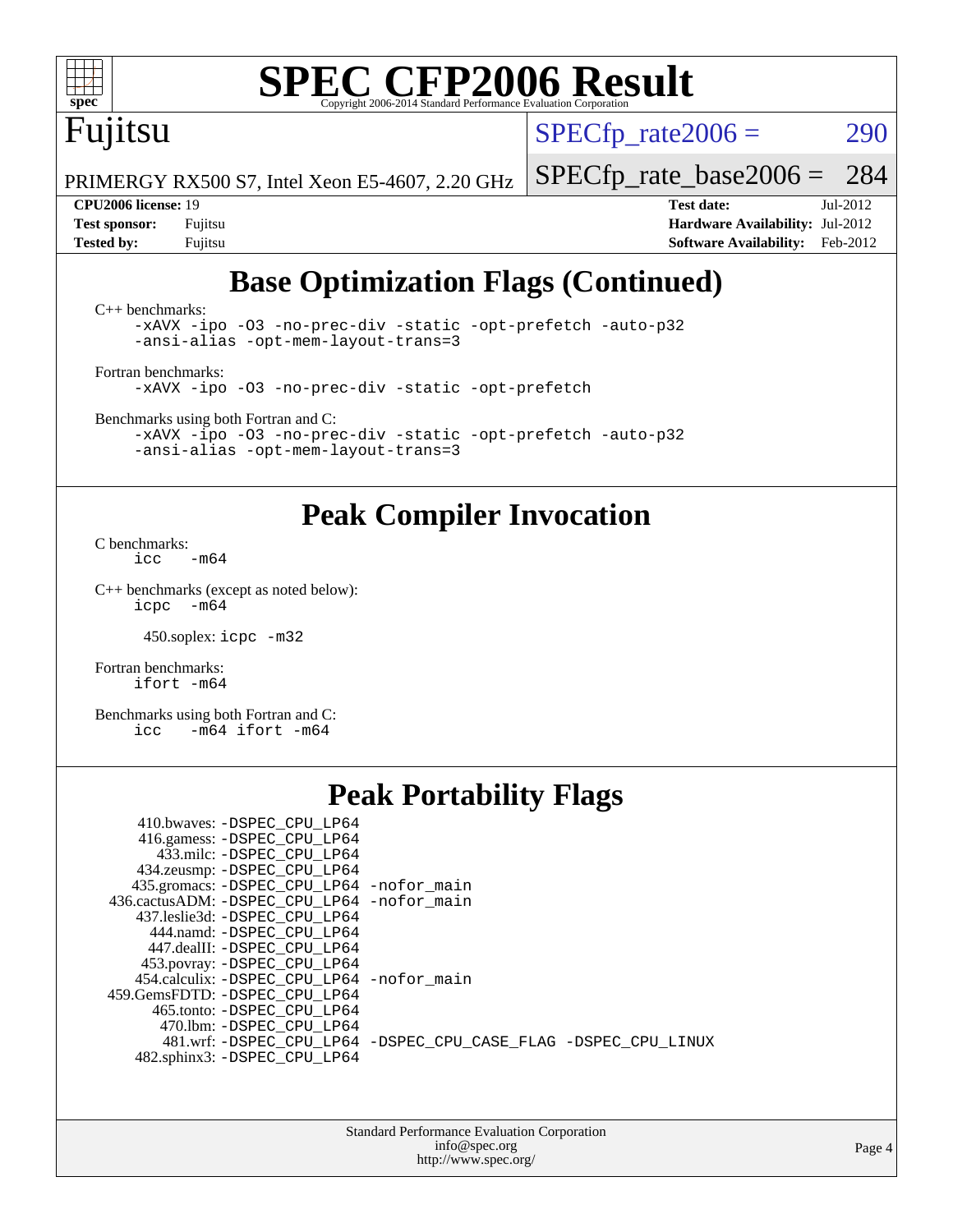

# Fujitsu

 $SPECTp\_rate2006 = 290$ 

PRIMERGY RX500 S7, Intel Xeon E5-4607, 2.20 GHz

**[Tested by:](http://www.spec.org/auto/cpu2006/Docs/result-fields.html#Testedby)** Fujitsu **[Software Availability:](http://www.spec.org/auto/cpu2006/Docs/result-fields.html#SoftwareAvailability)** Feb-2012

[SPECfp\\_rate\\_base2006 =](http://www.spec.org/auto/cpu2006/Docs/result-fields.html#SPECfpratebase2006) 284 **[CPU2006 license:](http://www.spec.org/auto/cpu2006/Docs/result-fields.html#CPU2006license)** 19 **[Test date:](http://www.spec.org/auto/cpu2006/Docs/result-fields.html#Testdate)** Jul-2012 **[Test sponsor:](http://www.spec.org/auto/cpu2006/Docs/result-fields.html#Testsponsor)** Fujitsu **[Hardware Availability:](http://www.spec.org/auto/cpu2006/Docs/result-fields.html#HardwareAvailability)** Jul-2012

## **[Peak Optimization Flags](http://www.spec.org/auto/cpu2006/Docs/result-fields.html#PeakOptimizationFlags)**

```
C benchmarks:
```
 433.milc: [-xAVX](http://www.spec.org/cpu2006/results/res2012q3/cpu2006-20120730-23902.flags.html#user_peakPASS2_CFLAGSPASS2_LDFLAGS433_milc_f-xAVX)(pass 2) [-prof-gen](http://www.spec.org/cpu2006/results/res2012q3/cpu2006-20120730-23902.flags.html#user_peakPASS1_CFLAGSPASS1_LDFLAGS433_milc_prof_gen_e43856698f6ca7b7e442dfd80e94a8fc)(pass 1) [-ipo](http://www.spec.org/cpu2006/results/res2012q3/cpu2006-20120730-23902.flags.html#user_peakPASS2_CFLAGSPASS2_LDFLAGS433_milc_f-ipo)(pass 2) [-O3](http://www.spec.org/cpu2006/results/res2012q3/cpu2006-20120730-23902.flags.html#user_peakPASS2_CFLAGSPASS2_LDFLAGS433_milc_f-O3)(pass 2) [-no-prec-div](http://www.spec.org/cpu2006/results/res2012q3/cpu2006-20120730-23902.flags.html#user_peakPASS2_CFLAGSPASS2_LDFLAGS433_milc_f-no-prec-div)(pass 2) [-prof-use](http://www.spec.org/cpu2006/results/res2012q3/cpu2006-20120730-23902.flags.html#user_peakPASS2_CFLAGSPASS2_LDFLAGS433_milc_prof_use_bccf7792157ff70d64e32fe3e1250b55)(pass 2) [-static](http://www.spec.org/cpu2006/results/res2012q3/cpu2006-20120730-23902.flags.html#user_peakOPTIMIZE433_milc_f-static) [-auto-ilp32](http://www.spec.org/cpu2006/results/res2012q3/cpu2006-20120730-23902.flags.html#user_peakCOPTIMIZE433_milc_f-auto-ilp32) [-opt-mem-layout-trans=3](http://www.spec.org/cpu2006/results/res2012q3/cpu2006-20120730-23902.flags.html#user_peakCOPTIMIZE433_milc_f-opt-mem-layout-trans_a7b82ad4bd7abf52556d4961a2ae94d5)  $470$ .lbm: basepeak = yes

 $482$ .sphinx3: basepeak = yes

[C++ benchmarks:](http://www.spec.org/auto/cpu2006/Docs/result-fields.html#CXXbenchmarks)

444.namd:  $-x$ AVX(pass 2)  $-p$ rof-gen(pass 1)  $-p$ po(pass 2)  $-03$ (pass 2) [-no-prec-div](http://www.spec.org/cpu2006/results/res2012q3/cpu2006-20120730-23902.flags.html#user_peakPASS2_CXXFLAGSPASS2_LDFLAGS444_namd_f-no-prec-div)(pass 2) [-prof-use](http://www.spec.org/cpu2006/results/res2012q3/cpu2006-20120730-23902.flags.html#user_peakPASS2_CXXFLAGSPASS2_LDFLAGS444_namd_prof_use_bccf7792157ff70d64e32fe3e1250b55)(pass 2) [-fno-alias](http://www.spec.org/cpu2006/results/res2012q3/cpu2006-20120730-23902.flags.html#user_peakCXXOPTIMIZE444_namd_f-no-alias_694e77f6c5a51e658e82ccff53a9e63a) [-auto-ilp32](http://www.spec.org/cpu2006/results/res2012q3/cpu2006-20120730-23902.flags.html#user_peakCXXOPTIMIZE444_namd_f-auto-ilp32)

 $447$ .dealII: basepeak = yes

 $450$ .soplex:  $-x$ AVX(pass 2)  $-p$ rof-gen(pass 1)  $-i$ po(pass 2)  $-03$ (pass 2) [-no-prec-div](http://www.spec.org/cpu2006/results/res2012q3/cpu2006-20120730-23902.flags.html#user_peakPASS2_CXXFLAGSPASS2_LDFLAGS450_soplex_f-no-prec-div)(pass 2) [-prof-use](http://www.spec.org/cpu2006/results/res2012q3/cpu2006-20120730-23902.flags.html#user_peakPASS2_CXXFLAGSPASS2_LDFLAGS450_soplex_prof_use_bccf7792157ff70d64e32fe3e1250b55)(pass 2) [-opt-malloc-options=3](http://www.spec.org/cpu2006/results/res2012q3/cpu2006-20120730-23902.flags.html#user_peakOPTIMIZE450_soplex_f-opt-malloc-options_13ab9b803cf986b4ee62f0a5998c2238)

453.povray:  $-xAVX(pass 2)$  $-xAVX(pass 2)$  [-prof-gen](http://www.spec.org/cpu2006/results/res2012q3/cpu2006-20120730-23902.flags.html#user_peakPASS1_CXXFLAGSPASS1_LDFLAGS453_povray_prof_gen_e43856698f6ca7b7e442dfd80e94a8fc)(pass 1) [-ipo](http://www.spec.org/cpu2006/results/res2012q3/cpu2006-20120730-23902.flags.html#user_peakPASS2_CXXFLAGSPASS2_LDFLAGS453_povray_f-ipo)(pass 2) -03(pass 2) [-no-prec-div](http://www.spec.org/cpu2006/results/res2012q3/cpu2006-20120730-23902.flags.html#user_peakPASS2_CXXFLAGSPASS2_LDFLAGS453_povray_f-no-prec-div)(pass 2) [-prof-use](http://www.spec.org/cpu2006/results/res2012q3/cpu2006-20120730-23902.flags.html#user_peakPASS2_CXXFLAGSPASS2_LDFLAGS453_povray_prof_use_bccf7792157ff70d64e32fe3e1250b55)(pass 2) [-unroll4](http://www.spec.org/cpu2006/results/res2012q3/cpu2006-20120730-23902.flags.html#user_peakCXXOPTIMIZE453_povray_f-unroll_4e5e4ed65b7fd20bdcd365bec371b81f) [-ansi-alias](http://www.spec.org/cpu2006/results/res2012q3/cpu2006-20120730-23902.flags.html#user_peakCXXOPTIMIZE453_povray_f-ansi-alias)

[Fortran benchmarks](http://www.spec.org/auto/cpu2006/Docs/result-fields.html#Fortranbenchmarks):

 410.bwaves: [-xAVX](http://www.spec.org/cpu2006/results/res2012q3/cpu2006-20120730-23902.flags.html#user_peakPASS2_FFLAGSPASS2_LDFLAGS410_bwaves_f-xAVX)(pass 2) [-prof-gen](http://www.spec.org/cpu2006/results/res2012q3/cpu2006-20120730-23902.flags.html#user_peakPASS1_FFLAGSPASS1_LDFLAGS410_bwaves_prof_gen_e43856698f6ca7b7e442dfd80e94a8fc)(pass 1) [-ipo](http://www.spec.org/cpu2006/results/res2012q3/cpu2006-20120730-23902.flags.html#user_peakPASS2_FFLAGSPASS2_LDFLAGS410_bwaves_f-ipo)(pass 2) [-O3](http://www.spec.org/cpu2006/results/res2012q3/cpu2006-20120730-23902.flags.html#user_peakPASS2_FFLAGSPASS2_LDFLAGS410_bwaves_f-O3)(pass 2) [-no-prec-div](http://www.spec.org/cpu2006/results/res2012q3/cpu2006-20120730-23902.flags.html#user_peakPASS2_FFLAGSPASS2_LDFLAGS410_bwaves_f-no-prec-div)(pass 2) [-prof-use](http://www.spec.org/cpu2006/results/res2012q3/cpu2006-20120730-23902.flags.html#user_peakPASS2_FFLAGSPASS2_LDFLAGS410_bwaves_prof_use_bccf7792157ff70d64e32fe3e1250b55)(pass 2) [-static](http://www.spec.org/cpu2006/results/res2012q3/cpu2006-20120730-23902.flags.html#user_peakOPTIMIZE410_bwaves_f-static)

 416.gamess: [-xAVX](http://www.spec.org/cpu2006/results/res2012q3/cpu2006-20120730-23902.flags.html#user_peakPASS2_FFLAGSPASS2_LDFLAGS416_gamess_f-xAVX)(pass 2) [-prof-gen](http://www.spec.org/cpu2006/results/res2012q3/cpu2006-20120730-23902.flags.html#user_peakPASS1_FFLAGSPASS1_LDFLAGS416_gamess_prof_gen_e43856698f6ca7b7e442dfd80e94a8fc)(pass 1) [-ipo](http://www.spec.org/cpu2006/results/res2012q3/cpu2006-20120730-23902.flags.html#user_peakPASS2_FFLAGSPASS2_LDFLAGS416_gamess_f-ipo)(pass 2) [-O3](http://www.spec.org/cpu2006/results/res2012q3/cpu2006-20120730-23902.flags.html#user_peakPASS2_FFLAGSPASS2_LDFLAGS416_gamess_f-O3)(pass 2) [-no-prec-div](http://www.spec.org/cpu2006/results/res2012q3/cpu2006-20120730-23902.flags.html#user_peakPASS2_FFLAGSPASS2_LDFLAGS416_gamess_f-no-prec-div)(pass 2) [-prof-use](http://www.spec.org/cpu2006/results/res2012q3/cpu2006-20120730-23902.flags.html#user_peakPASS2_FFLAGSPASS2_LDFLAGS416_gamess_prof_use_bccf7792157ff70d64e32fe3e1250b55)(pass 2) [-unroll2](http://www.spec.org/cpu2006/results/res2012q3/cpu2006-20120730-23902.flags.html#user_peakOPTIMIZE416_gamess_f-unroll_784dae83bebfb236979b41d2422d7ec2) [-inline-level=0](http://www.spec.org/cpu2006/results/res2012q3/cpu2006-20120730-23902.flags.html#user_peakOPTIMIZE416_gamess_f-inline-level_318d07a09274ad25e8d15dbfaa68ba50) [-scalar-rep-](http://www.spec.org/cpu2006/results/res2012q3/cpu2006-20120730-23902.flags.html#user_peakOPTIMIZE416_gamess_f-disablescalarrep_abbcad04450fb118e4809c81d83c8a1d) [-static](http://www.spec.org/cpu2006/results/res2012q3/cpu2006-20120730-23902.flags.html#user_peakOPTIMIZE416_gamess_f-static)

434.zeusmp: basepeak = yes

437.leslie3d: [-xAVX](http://www.spec.org/cpu2006/results/res2012q3/cpu2006-20120730-23902.flags.html#user_peakOPTIMIZE437_leslie3d_f-xAVX) [-ipo](http://www.spec.org/cpu2006/results/res2012q3/cpu2006-20120730-23902.flags.html#user_peakOPTIMIZE437_leslie3d_f-ipo) [-O3](http://www.spec.org/cpu2006/results/res2012q3/cpu2006-20120730-23902.flags.html#user_peakOPTIMIZE437_leslie3d_f-O3) [-no-prec-div](http://www.spec.org/cpu2006/results/res2012q3/cpu2006-20120730-23902.flags.html#user_peakOPTIMIZE437_leslie3d_f-no-prec-div) [-static](http://www.spec.org/cpu2006/results/res2012q3/cpu2006-20120730-23902.flags.html#user_peakOPTIMIZE437_leslie3d_f-static) [-opt-prefetch](http://www.spec.org/cpu2006/results/res2012q3/cpu2006-20120730-23902.flags.html#user_peakOPTIMIZE437_leslie3d_f-opt-prefetch)

459.GemsFDTD: basepeak = yes

 $465$ .tonto:  $-x$ AVX(pass 2)  $-p$ rof-gen(pass 1)  $-p$ ipo(pass 2)  $-03$ (pass 2) [-no-prec-div](http://www.spec.org/cpu2006/results/res2012q3/cpu2006-20120730-23902.flags.html#user_peakPASS2_FFLAGSPASS2_LDFLAGS465_tonto_f-no-prec-div)(pass 2) [-prof-use](http://www.spec.org/cpu2006/results/res2012q3/cpu2006-20120730-23902.flags.html#user_peakPASS2_FFLAGSPASS2_LDFLAGS465_tonto_prof_use_bccf7792157ff70d64e32fe3e1250b55)(pass 2) [-unroll4](http://www.spec.org/cpu2006/results/res2012q3/cpu2006-20120730-23902.flags.html#user_peakOPTIMIZE465_tonto_f-unroll_4e5e4ed65b7fd20bdcd365bec371b81f) [-auto](http://www.spec.org/cpu2006/results/res2012q3/cpu2006-20120730-23902.flags.html#user_peakOPTIMIZE465_tonto_f-auto) [-inline-calloc](http://www.spec.org/cpu2006/results/res2012q3/cpu2006-20120730-23902.flags.html#user_peakOPTIMIZE465_tonto_f-inline-calloc) [-opt-malloc-options=3](http://www.spec.org/cpu2006/results/res2012q3/cpu2006-20120730-23902.flags.html#user_peakOPTIMIZE465_tonto_f-opt-malloc-options_13ab9b803cf986b4ee62f0a5998c2238)

[Benchmarks using both Fortran and C](http://www.spec.org/auto/cpu2006/Docs/result-fields.html#BenchmarksusingbothFortranandC):

 435.gromacs: [-xSSE4.2](http://www.spec.org/cpu2006/results/res2012q3/cpu2006-20120730-23902.flags.html#user_peakOPTIMIZE435_gromacs_f-xSSE42_f91528193cf0b216347adb8b939d4107) [-ipo](http://www.spec.org/cpu2006/results/res2012q3/cpu2006-20120730-23902.flags.html#user_peakOPTIMIZE435_gromacs_f-ipo) [-O3](http://www.spec.org/cpu2006/results/res2012q3/cpu2006-20120730-23902.flags.html#user_peakOPTIMIZE435_gromacs_f-O3) [-no-prec-div](http://www.spec.org/cpu2006/results/res2012q3/cpu2006-20120730-23902.flags.html#user_peakOPTIMIZE435_gromacs_f-no-prec-div) [-static](http://www.spec.org/cpu2006/results/res2012q3/cpu2006-20120730-23902.flags.html#user_peakOPTIMIZE435_gromacs_f-static) [-opt-prefetch](http://www.spec.org/cpu2006/results/res2012q3/cpu2006-20120730-23902.flags.html#user_peakOPTIMIZE435_gromacs_f-opt-prefetch) [-auto-p32](http://www.spec.org/cpu2006/results/res2012q3/cpu2006-20120730-23902.flags.html#user_peakCOPTIMIZE435_gromacs_f-auto-p32) [-ansi-alias](http://www.spec.org/cpu2006/results/res2012q3/cpu2006-20120730-23902.flags.html#user_peakCOPTIMIZE435_gromacs_f-ansi-alias) [-opt-mem-layout-trans=3](http://www.spec.org/cpu2006/results/res2012q3/cpu2006-20120730-23902.flags.html#user_peakCOPTIMIZE435_gromacs_f-opt-mem-layout-trans_a7b82ad4bd7abf52556d4961a2ae94d5)

 $436.cactusADM:basepeak = yes$ 

Continued on next page